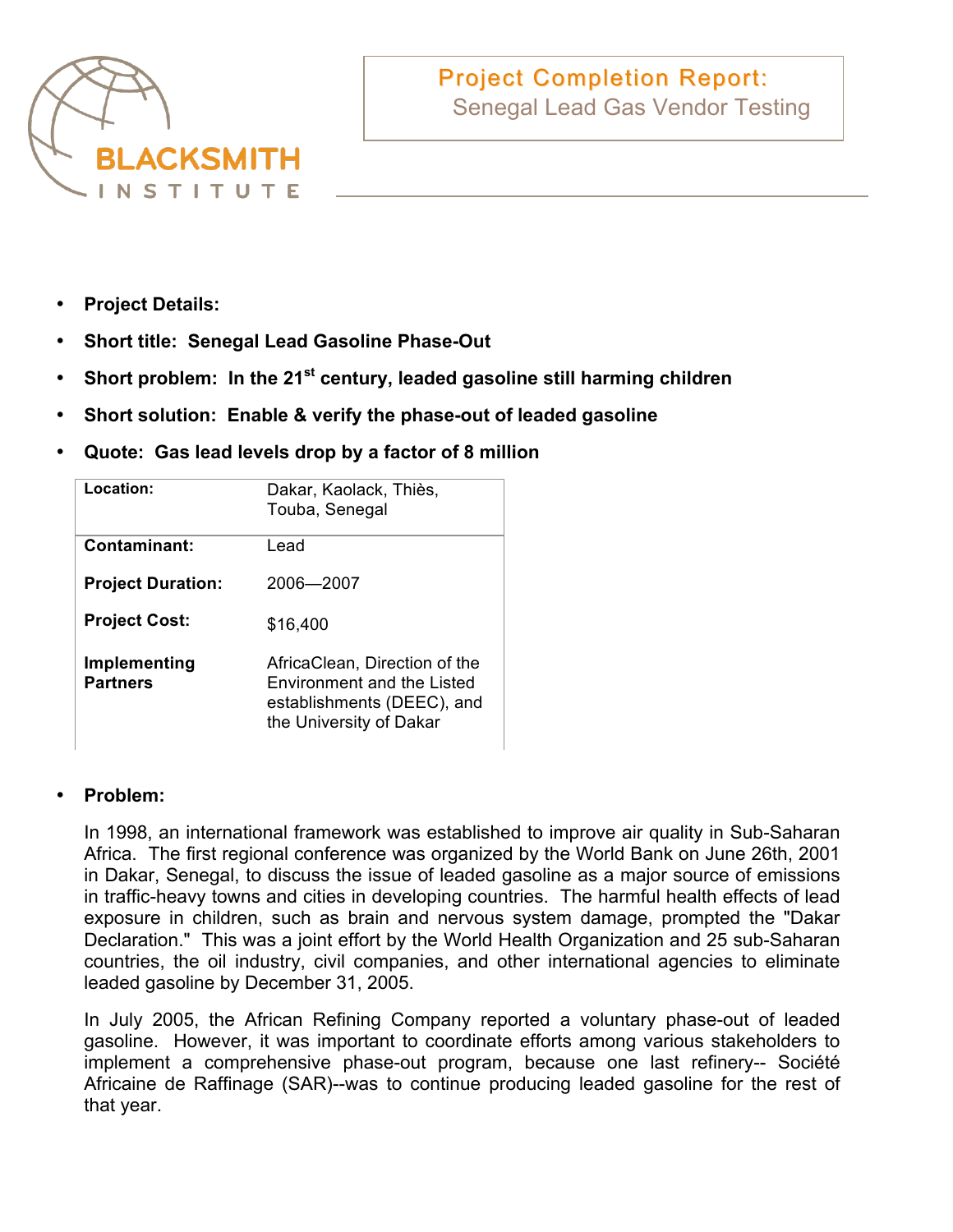### • **Solution:**

The project primarily focused on the control of lead contents in gasoline all over in Senegal with a particular emphasis on traffic-heavy cities. Gasoline samples were collected in different time periods (September 2006, December 2006, and March 2007) in four Senegalese cities (Dakar, Kaolack, Thiès, and Touba). The samples were analyzed by the complementary methods of ICP/MS and CPG/MS—the first one has a high sensibility and the second one allows identifying the molecular form of lead in gasoline. In addition, the ambient air quality was also monitored in different cities of Senegal to indicate the progress of the phase-out program..

### • **Results:**

Gasoline sampling results showed that lead was still present in Senegalese gasoline after the ban, but that levels varied across different times and areas. Most importantly, lead content in gasoline in the capital, Dakar, was much lower--and 75% of all cars in Senegal are located here. Overall, lead levels in gasoline decreased between September 2006 and March 2007.

|            | BEFORE THE LEADED GAS PHASE-OUT |
|------------|---------------------------------|
| Collection | Average gas lead levels         |
| Pre-2002   | 800 mg/l                        |
| 2002       | 400 mg/l                        |
| 2003       | 200 mg/l                        |

AFTER THE LEADED GAS PHASE-OUT

| Average gas lead levels |
|-------------------------|
| $0.0105$ mg/l           |
| $0.0005$ mg/l           |
| $0.0001$ mg/l           |
|                         |

Additionally, atmospheric lead levels decreased in all towns observed, to the point that all are now significantly lower than the WHO recommended safe level (0.5 ug/m^3). These results demonstrate that lead emissions from vehicle gasoline combustion dropped significantly, and that the lead phase-out program in Senegal has been successful overall.

#### • **Follow-up:**

Trace amounts of lead are still present in stains on gas tanks that were not properly cleaned after the phase-out. A technical committee should determine the viability of using catalytic converters to reduce the emissions output of cars that violate air quality standards (such converters do not function when the vehicle runs on leaded gas, and so they would have been completely useless before the 2005 phase-out).